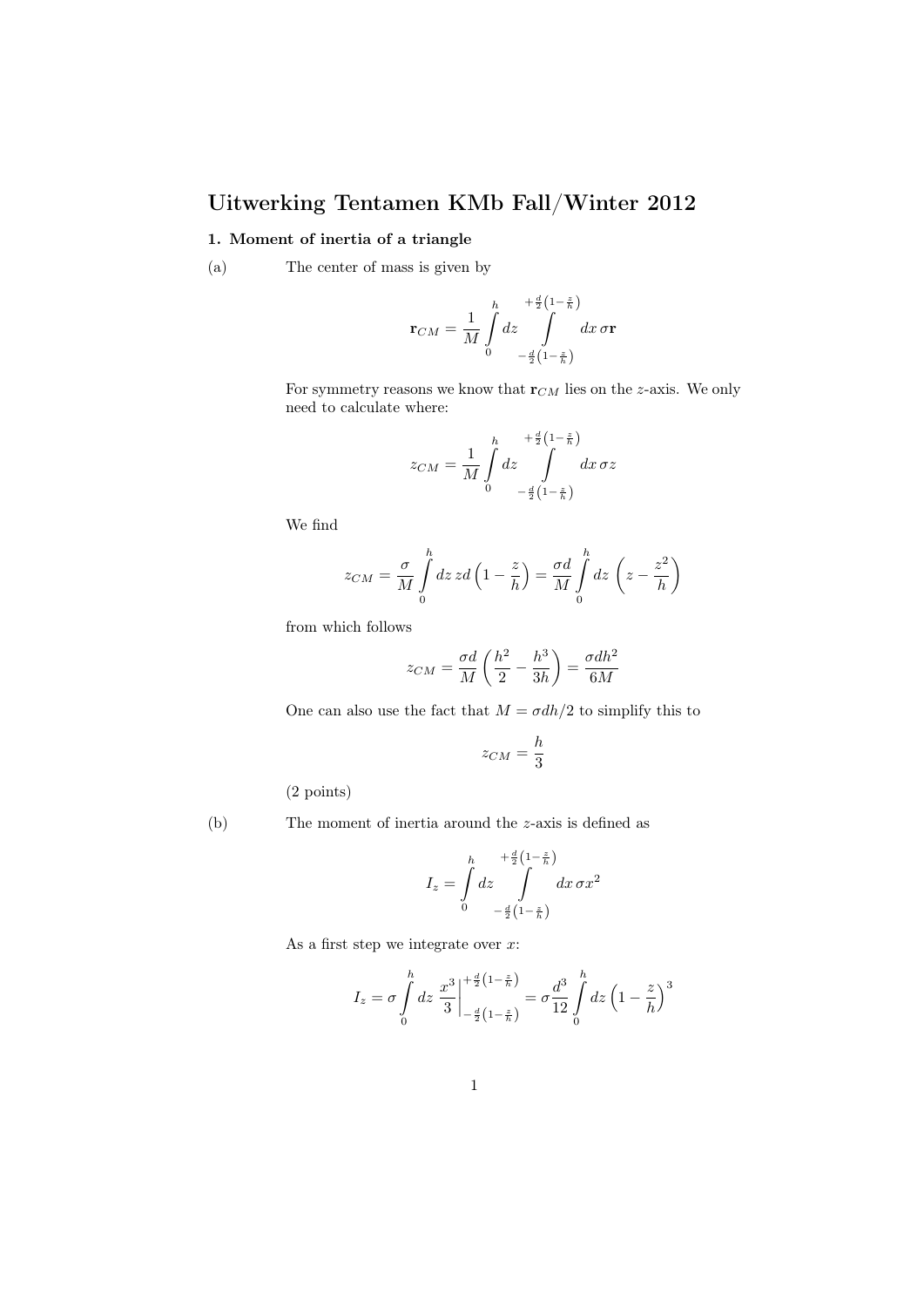Substituting z by  $u = 1 - z/h$  we find

$$
I_z = \sigma \frac{d^3 h}{12} \int_0^1 du \, u^3 = \sigma \frac{d^3 h}{48}
$$

(2 points)

(c) The kinetic energy is given by  $T = \frac{1}{2} I_z \omega^2 = \sigma \frac{d^3 h}{96} \omega^2$ , the impulsmoment has only a non-vanishing z-component, namely  $L_z = I_z \omega =$  $\sigma \frac{d^3 h}{48} \omega$ . (2 points)

## 2. Rotation around a fixed axis

- (a) There are two forces  $m\omega^2 r$  acting on the axis at a distance d apart. This leads to a torque  $2(d/2) m\omega^2 r = m\omega^2 rd$  along the y-axis. As the body rotates the direction of the torque rotates with the body. (2 points)
- (b) One of the hoofdassen (say the 1-axis) is along a line going through the 2 mass points. The other two are identical can thus point in any direction perpendicular to the 1-axis. Let us choose the 2-axis to be pointing in the direction of the y-axis. One has  $I_1 = 0$  and  $I_2 =$  $I_3 = ml^2$  with  $l^2 = d^2 + r^2$ . We introduce the angle  $\theta$  between the x- and the 1-axis:  $\tan \theta = r/d$  (or  $\cos \theta = d/l$  and  $\sin \theta = r/l$ ). Thus  $\omega_1 = \omega \cos \theta$ ,  $\omega_2 = 0$  and  $\omega_3 = -\omega \sin \theta$ . From Euler's equations we find (using that  $\dot{\omega}_i = 0$ ):  $N_1 = N_3 = 0$  and

$$
N_2 = \omega_3 \omega_1 (I_1 - I_3) = \omega^2 m l^2 \cos \theta \sin \theta = m \omega^2 r d
$$

(3 points)

## 3. The pendulum

(a) Lagrangian:

$$
L = \frac{m}{2}l^2\dot{\theta}^2 + mgl\cos\theta
$$

Euler equation:

$$
\frac{d}{dt}\frac{\partial L}{\partial \dot{\theta}} - \frac{\partial L}{\partial \theta} = ml^2 \ddot{\theta} + mgl\sin\theta = 0
$$

leading to the equation of motion

$$
\ddot{\theta} = -\frac{g}{l}\sin\theta
$$

(2 points)